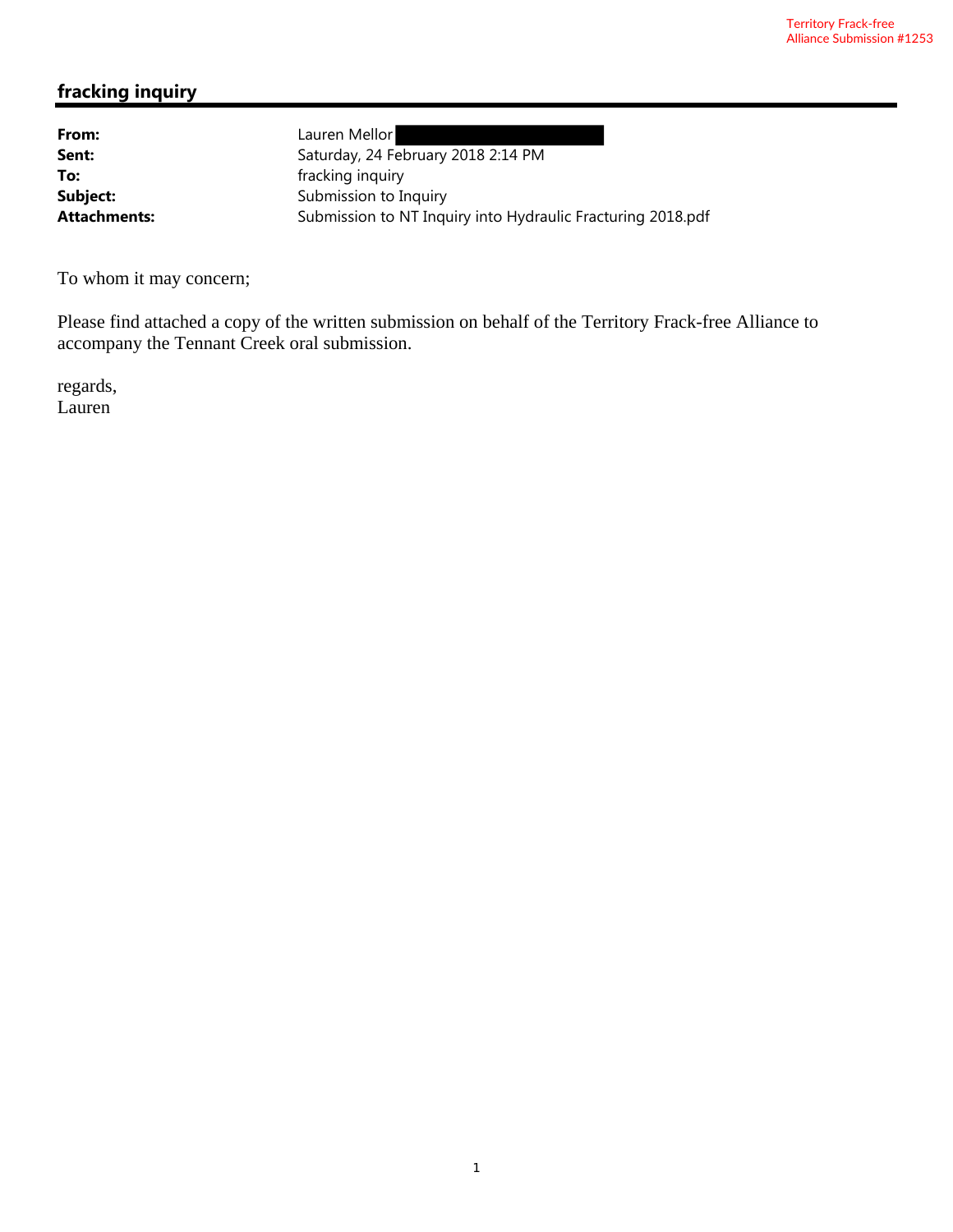# **SUBMISSION TO NT INQUIRY INTO HYDRAULIC FRACTURING 24 FEBRUARY 2018**

#### **Prepared on behalf of the Territory Frack-free Alliance by Lauren Mellor.**

**---**

Thank you to the Inquiry Panel for accepting this written submission, alongside our presentation to the Panel in Tennant Creek.

This submission is prepared on behalf of the Territory frack-free Alliance, a network of community groups formally established in 2013 in response to growing community concerns regarding potential fracking gasfields across urban, regional and remote regions of the NT.

Our Alliance has member groups in all regions targeted for gasfield exploration and development including Arnhem Land, the Roper River region, Katherine, Coomalie, the Barkly, Gulf of Carpentaria and Central Australia.

I would also like to acknowledge and pay respect to the families of three significant community leaders who we have lost from our movement for a frack-free Territory over the course of this Inquiry.

Kumentjaye Eather of Arnhem Land, Kumentjaye Watson and Kumentjaye Kingsley of the Roper River region. Each given given powerful testimony to the Panel, provided submissions and encouraged their people to speak their views on fracking at consultation meetings over the last year and a half and for many years before that.

We are saddened to see the cost to our communities from the fracking industry before it is even yet fully here, with our youth and Elders forced to spend their last days not with family, but fighting again, for country, to be heard about the real aspirations they had for their communities, not the future being pushed onto them by this dangerous industry.

I have spent the last twelve years working alongside communities in the Territory impacted by invasive mining operations. I have worked with peak non-government environmental organisations, helped design mining rehabilitation and closure plans, worked to hold industry to account for the promises of mutual benefit it frequently expouses, and assisted with monitoring and reporting the damage that goes unprosecuted to the Territory and Federal Governments.

Over this time I have witnessed first-hand the corrosive effect that the extractives giants have on our democracy, and the impunity with which they have been allowed to act over the course of successive governments.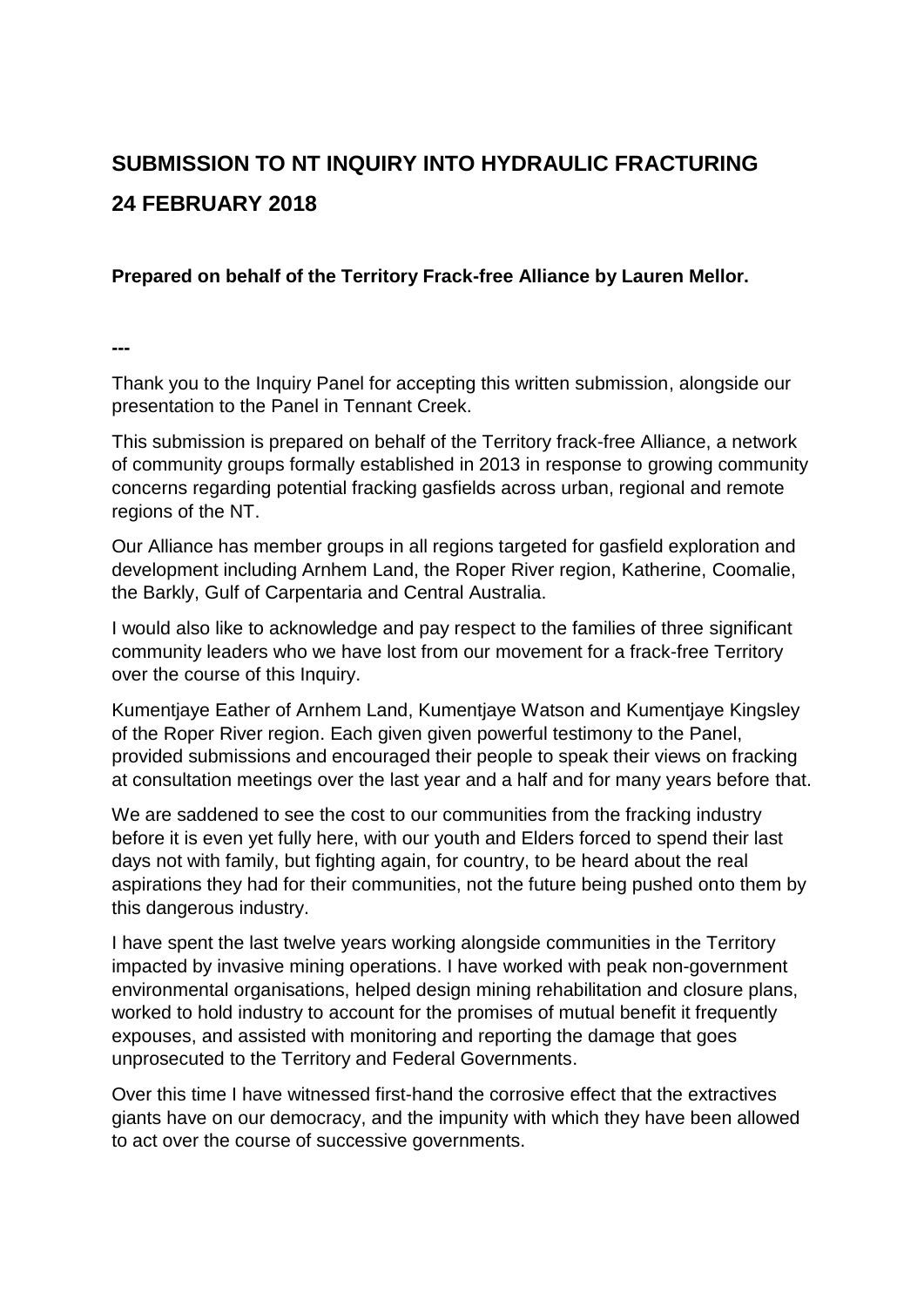I provide this submission to the Inquiry today because, in our view, the scale of potential disturbance across the landscape from gasfield development, the sheer number of gas wells proposed, and the potential for irreversible harm to our water resources through fracking operations presents a scale of risk to our land, water, climate and communities previously unseen in the Northern Territory.

### **Maintain fracking moratorium/no exploration before studies complete**

Numerous stakeholders including public health, fishing and environment peak bodies have raised concerns since the Draft Final Report's release that, in its current form, recommendations would allow for the continuation of intensive gas exploration *alongside* the collection of what has been identified as critical baseline data and regional risk assessments to identify no go zones for gas development.

We share that concern in relation to the timing of risk assessments and collection of baseline data with regard to the following recommendations, and call for the following seven recommendations to be enacted and completed prior to any further exploration fracking activities occurring:

*Recommendation 7.1 Water Act be amended to require gas companies to obtain water extraction licences under that Act. That the Government introduce a charge on water in the NT for all onshore shale gas activities.* 

*Recommendation 7.4 That a strategic regional environmental and baseline assessment (SREBA), including a regional groundwater model.* 

*Recommendation 9.2 That a code of practice be developed and implemented for the ongoing monitoring, detection and reporting of methane emissions from onshore shale gas fields and wells.* 

*Recommendation 10.1 That formal site or regional-specific Human Health Risk Assessment (HHRA) reports be prepared and approved.* 

*Recommendation 14.1 That the Government design and implement a full cost recovery system for the regulation of any onshore shale gas industry.* 

*Recommendation 14.16 Legislation to regulate seismic surveys, drilling, hydraulic fracturing, and well abandonment.* 

*Recommendation 15.1 That a strategic regional environmental and baseline assessment (SREBA) be undertaken.*

We urge the Panel to reconsider its recommendations in regard to the staging of these assessments and to be clear in its language around the requirements for completion *prior to* any further exploration commencing.

Significant knowledge gaps still exist in our understanding of how gasfield exploration and development could impact our rivers, springs, floodplains, aquifers and catchment areas, and associated stock and drinking water supplies.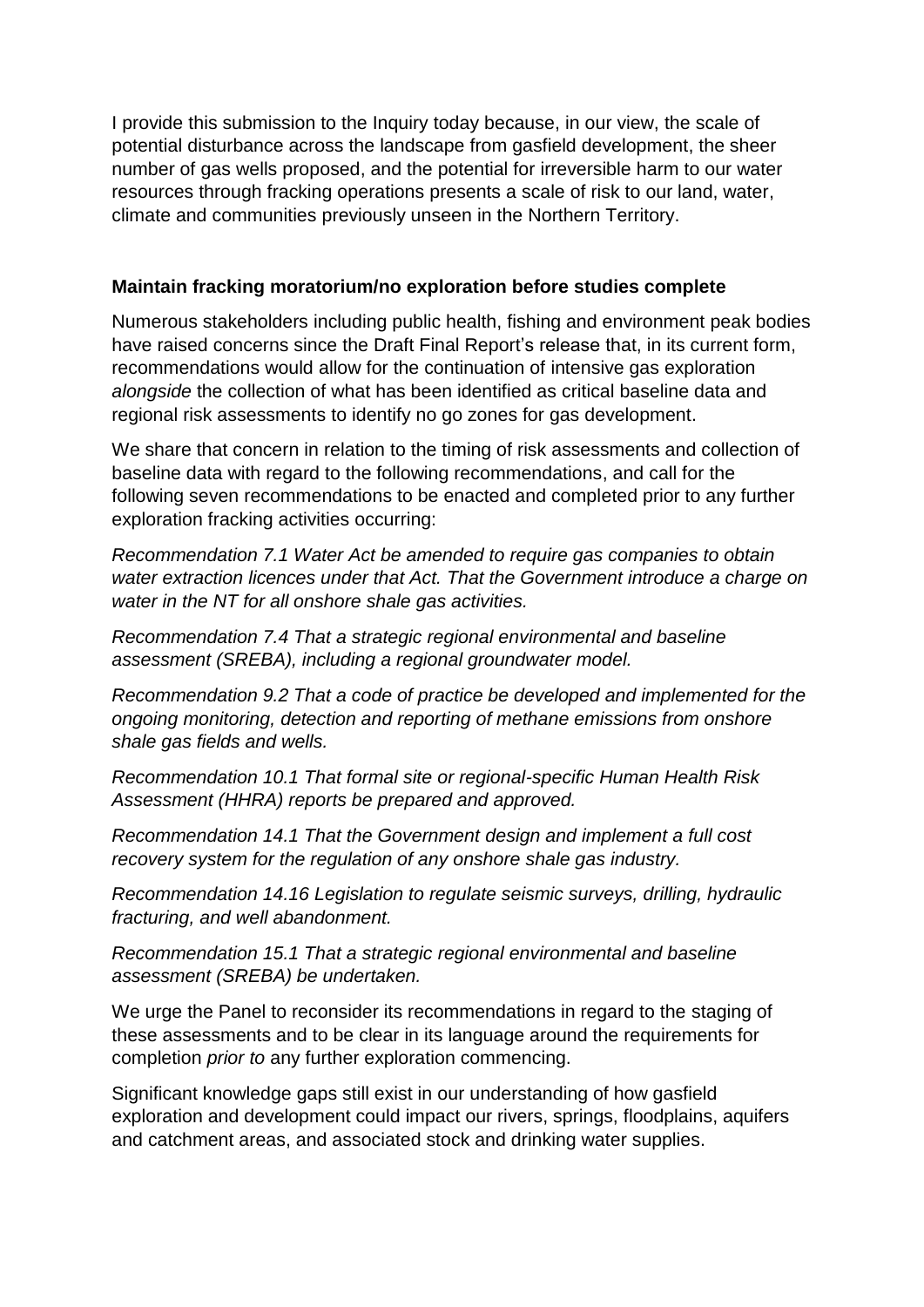The report has recommended further studies be undertaken and baseline data collected but we need to be able to measure whats there etc prior to, *not alongside,* largescale landclearing for pads, waste ponds and pipelines, the transportation and introduction of fracking chemicals to sites.

Key stakeholders to the inquiry do not want to see another frack well built, another pad cleared, another waste water pond constructed until these critical assessments of our unique landscapes and water resources are complete.

To allow these two activities to proceed alongside eachother, instead of a clear requirement for baselines and regional studies to be completed first risks further landholder and community conflict with the gas fracking industry as it attempts to roll its frack rigs into those regions right through the loopholes the report in its current form allows for.

## **Regulatory regime failures provide no confidence in fracking oversight.**

The Panel has correctly identified the deep level of distrust that exists with regard to the capacity and willingness of successive NT governments to hold the extractive industries to account; under either the existing or any future proposed regulatory framework.

The need for law reform in this area is well known by government. Most of the pieces of environmental legislation in the Territory have been the subject of submissions and calls for reform over a very long period. These calls for reform have been met with inaction and, as a result, threats to our environment, rivers and coasts continues to increase with every mine, port, waste dump and petroleum exploration approval.

The reason a vast majority of submissions and participants to the fracking inquiry called for a fracking ban, and not a revised regulatory framework, is precisely because of the lack of trust and action witnessed from successive governments and the extractive industry over time.

Regulatory framework Option 2 as proposed in the draft final report is intended to offer a dedicated shale gas regulatory regime proposal for consideration by the NT Government. The proposal is largely based on two examples of dedicated oil and gas regulatory regimes, the Alberta Energy Regulator and British Columbia Oil and Gas Commission.

But, despite the highly specialised nature of its regulatory operations with regard to monitoring and compliance enforcement of oil and gas extractive activities, both these two regulatory bodies oversee a myriad of unresolved environmental, health and safety risks and incidents.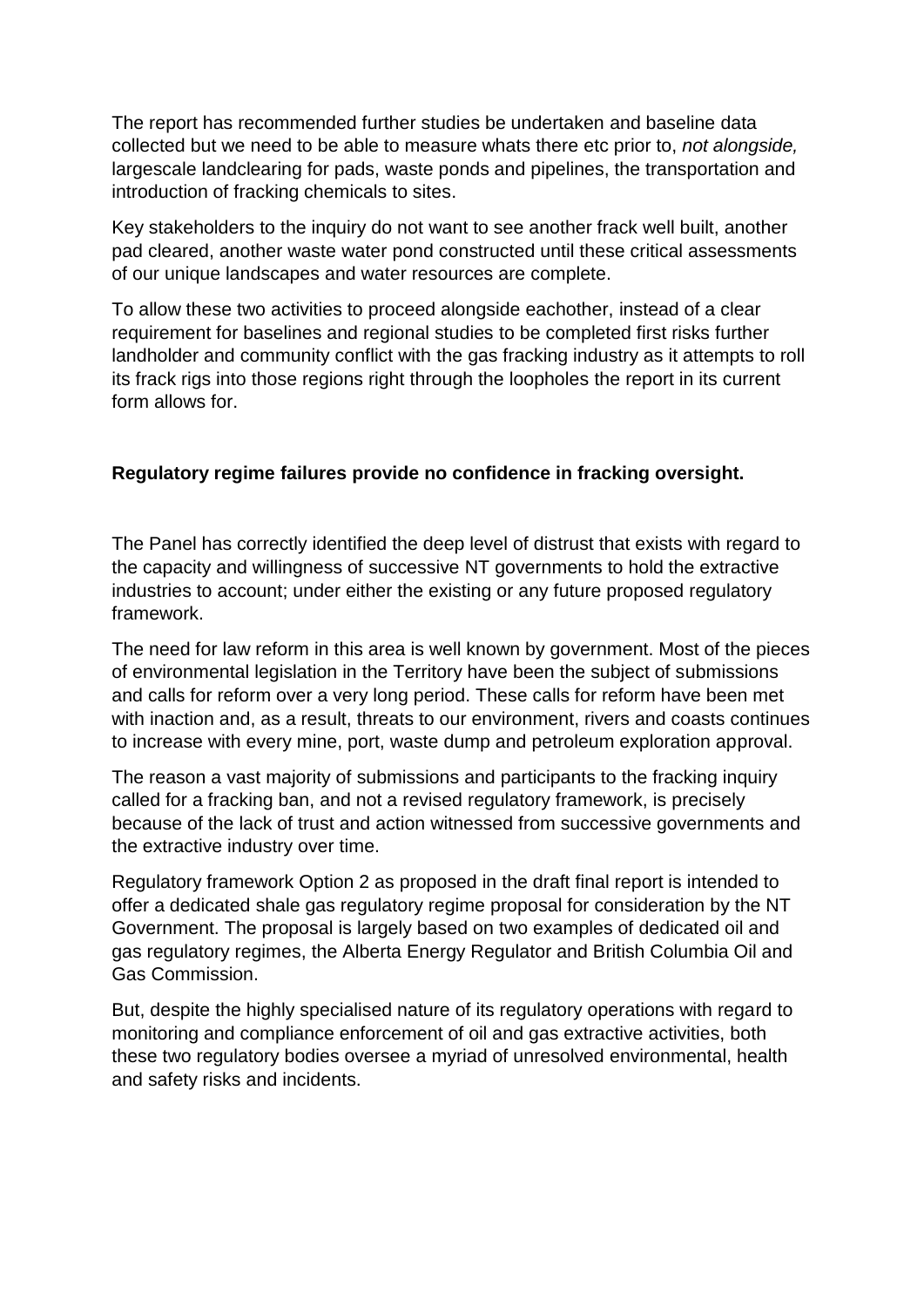For example, one recent release of an unpublished internal audit report by the Alberta Energy Regulator<sup>1</sup> found that 10% of the region's abandoned gas wells were leaking methane.

The 33-page study found that '36 of the abandoned wells were leaking methane. Nine of those wells were leaking at a level that Alberta Health says poses a risk of neurological damage to nearby residents.'

'Six of them were leaking methane at more than 10,000 parts per million (ppm), a level deemed "life threatening" by Alberta Health.<sup>'2</sup>

A report for Natural Resources Canada has described methane leakage from active or abandoned wells as " a serious threat to the environment and public safety" with the risk of "irreversible contamination of freshwater aquifers, accumulation of explosive gases within and around residences and other structures and contribution to greenhouse gases."<sup>3</sup>

Researchers estimate that seven to 19 per cent of producing wells completed between 2005 and 2007 have been affected by gas migration along the casing annulus, while nine to 28 per cent showed gas leakage through the surface casing. The annulus is the space between the pipe and drilled rock.<sup>4</sup>

A 2016 study completed for Natural Resources Canada explained that "abandoned oil and gas wells may develop wellbore leakage either over time or relatively soon after abandonment" due to poor cement jobs or poor regulation of the plugging process.

Despite these problems, Alberta is considered to have among the most detailed and comprehensive reporting requirements for leaking wells out of seven major oil and gas jurisdictions in North America.

It is our view that even with best regulatory framework, we must have reform of a political culture to ensure that government will take responsibility for holding large resource companies to account.

The Territory's history in this regard doesn't lend confidence to anyone looking for a regulatory solution to the fracking industry's myriad risks.

A brief summary is provided below of recent examples in which regulators and NT Government agencies have failed to apply sanctions or pursue prosecutions to extractive companies following significant environmental and safety incidents:

1

<sup>1</sup> Source: https://thetyee.ca/News/2017/06/28/Energy-Industry-Legacy/

<sup>&</sup>lt;sup>2</sup> 2015 Alberta Health report titled "Methane from Leaking Abandoned Wells: Health and Safety Concerns". Unpublished online. Referenced at: https://thetyee.ca/News/2017/06/28/Energy-Industry-

Legacy/

<sup>3</sup> https://csgm.ca/wp-content/uploads/2016/06/FCRL-TRM-Wellbore-Leakage-Drlng-Completions-June-6-2016.pdf

<sup>4</sup>http://onlinelibrary.wiley.com/doi/10.1002/2016WR018686/epdf?r3\_referer=wol&tracking\_action=prev iew\_click&show\_checkout=1&purchase\_referrer=www.google.ca&purchase\_site\_license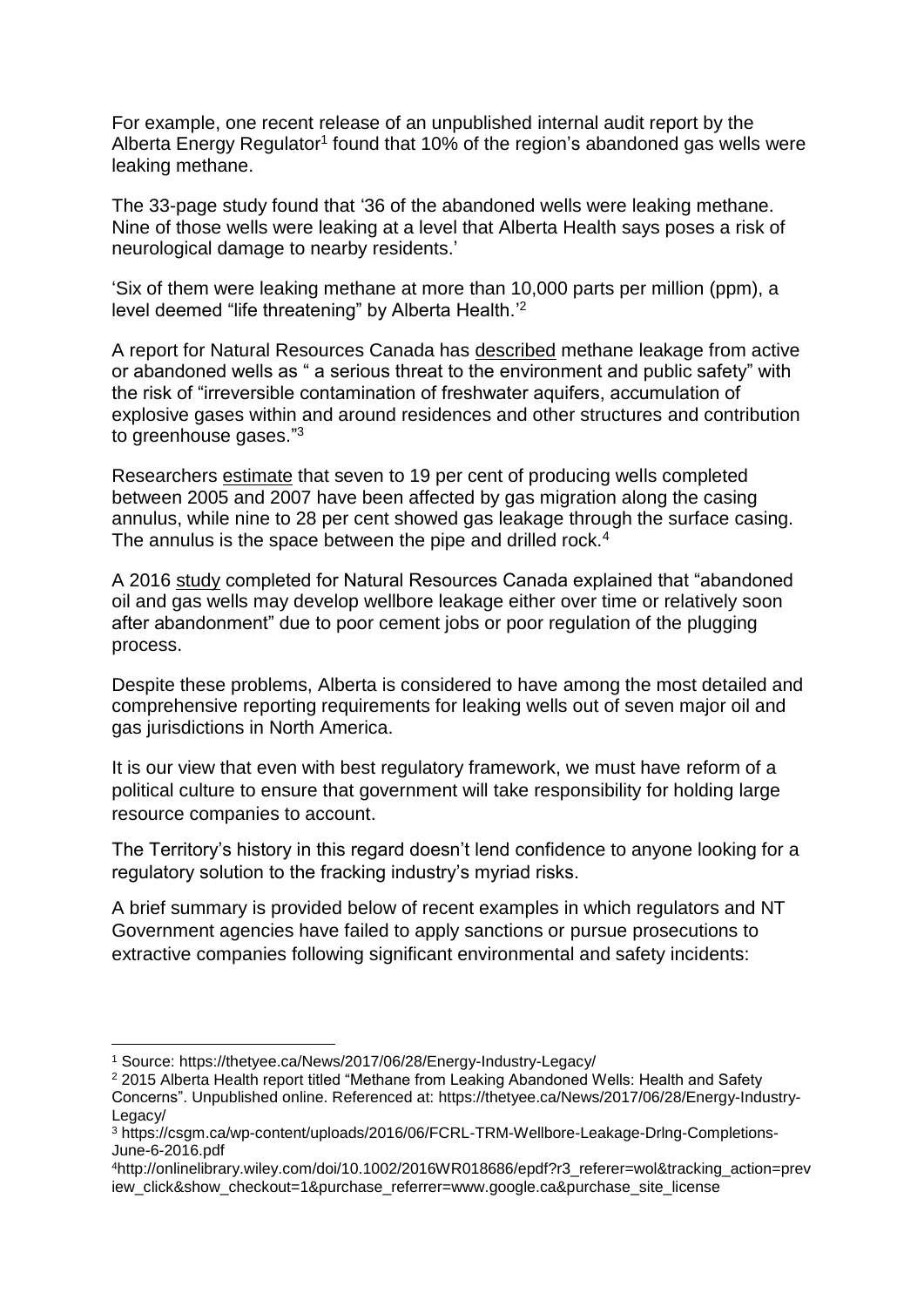1/ Glencore's McArthur River Mine in the Gulf of Carpentaria has been responsible for a litany of operational breaches over its 20 year operational lifetime. These include a tailings dam collapse, regular spills and discharges of heavy metals into the McArthur River, millions of tonnes of spontaneously combusting waste rock due to mishandling of stockpile characterisation<sup>5</sup>. Despite this, the mine operator has only two registered financial penalties recorded; one for a smoke plume release at \$700, and once for a large a diesel spill.

2/ Energy Resources of Australia's Ranger Uranium Mine, operating within the bounds of the World Heritage Listed Kakadu National Park. In 2013 the company was responsible for the collapse of a leach tank, releasing volumes of highly acidic and radioactive slurry on site. The incident was found to have potentially risked causing fatalities to workers who were required to patch metal fatigue in the leach tank just moments before its collapse. A three year investigation by the NT Department of Mines and collaborating agencies found in 2016 it was not in the public interest to prosecute. The Department refused to release its statement of reasons for the decision.

3/ Western Desert Resources in the Roper River region. In 2015 built a several hundred kilometre illegal haulage road to its loading facility in the Gulf of Carpentaria. The mine was only operational for six months before collapsing due to bankruptcy. Its clean up responsibilities are now the remit of the NT Government. No prosecution for the haulage road was ever made.

4/ Redbank copper mine<sup>6</sup> in the Gulf of Carpentaria, with an estimated clean-up bill in the range of \$1 billion, was facing 26 charges for water pollution offences with potential penalties in the millions of dollars. In 2016 the EPA decided to drop the charges or make comment on its rationale for doing so.

5/ Another example of failed Northern Territory Government regulation is the disastrous Montara Oil Spill in 2009. This saw oil gushing into the Timor sea north of Darwin lasting 70 days. The effects of that spill are still being felt. The Montara Commission of Inquiry's findings were damning of the Northern Territory Regulator, finding that it didn't fulfil its obligations, was too close to the proponent, and had inadequate expertise to regulate the operation.

It is the extractive industry's routine refusal to operate within the law, coupled with successive Territory government's failure to hold them to account either on environmental outcomes, or the payment of taxes and royalties on the publiclyowned resources it exploits, that has seen it lose social licence in the community.

This can only be rebuilt over time, and with significant financial and regulatory reform and cultural change to increase transparency and accountability at all levels of compliance and government.

**.** 

<sup>5</sup> http://www.abc.net.au/radionational/programs/backgroundbriefing/mcarthur-river-mine/7163300 <sup>6</sup> http://www.abc.net.au/news/2016-05-16/redbank-copper-mine-off-the-hook-as-nt-epa-dropscharges/7419566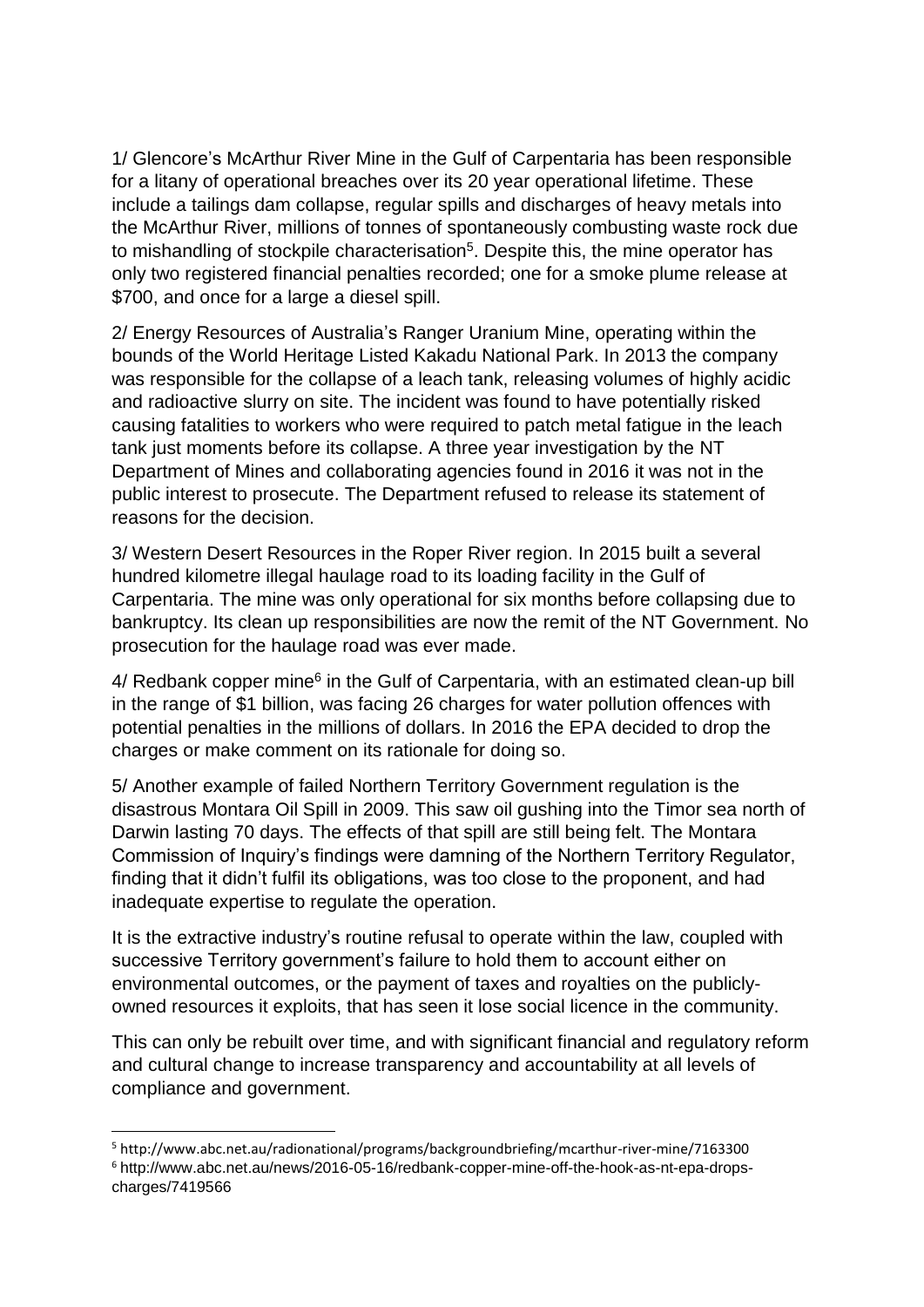We urge the Panel to ensure that its final report provides no justification for exploration to proceed further until the regulatory reforms are implemented, and the studies required are complete.

Trust in any new regulatory system and its enforcement needs to be built over time and the work of this panel in offering improvements to the system stands to be lost by allowing a headlong jump into exploration before these conditions are met.

## **Fracking Industrial jobs and economic analysis**

**.** 

The Draft Final Report on page 320, section 13.5 features a comparison between gas industry commissioned economic report on a Territory shale gas industry, and that of the Inquiry's own commissioned research provided by ACIL Allen. We agree with the Panels assessment that 'ACIL Allen assumptions and modelling represent a much more realistic approach to estimating the economic impacts of any onshore shale gas industry in the NT.'

This clear representation on page 320 of the full time equivalent additional number of jobs in 2043 compared to the base case now, shows that there will be somewhere between 80.1 to 558.1 additional jobs created in scenarios where the industry is commercially successful.

It should be emphasised that ACIL's report gave "very high" probability to commercial failure, and a zero jobs result.<sup>7</sup>

The Inquiry's draft report does not reference ACIL's "probability matrix", leaving its economic analysis open to continued misrepresentation by the gas industry and media commentators. The final report should give the risk matrix prominence in its final report, rather than relegation to an appendix.

Regardless of the ACIL scenario selected, their assessment is a far cry from the 4195 to 6321 additional jobs that the previous APPEA study had been spruiking to Territorians.

We are grateful to see that the claims of thousands of jobs and significant revenue streams that the fracking industry has been relying on to muddy the waters on its economic case have been thoroughly debunked by this assessment of the fracking industry's potential contribution to the economy.

<sup>7</sup> The Inquiry's commissioned economic analysis found there is "very high probability" that an unconventional gas industry would "fail to commercialise" in the NT ("Shale Calm" scenario). It also states there is "very low" or "low" probability of their highest production scenario ("Shale Gale" scenario).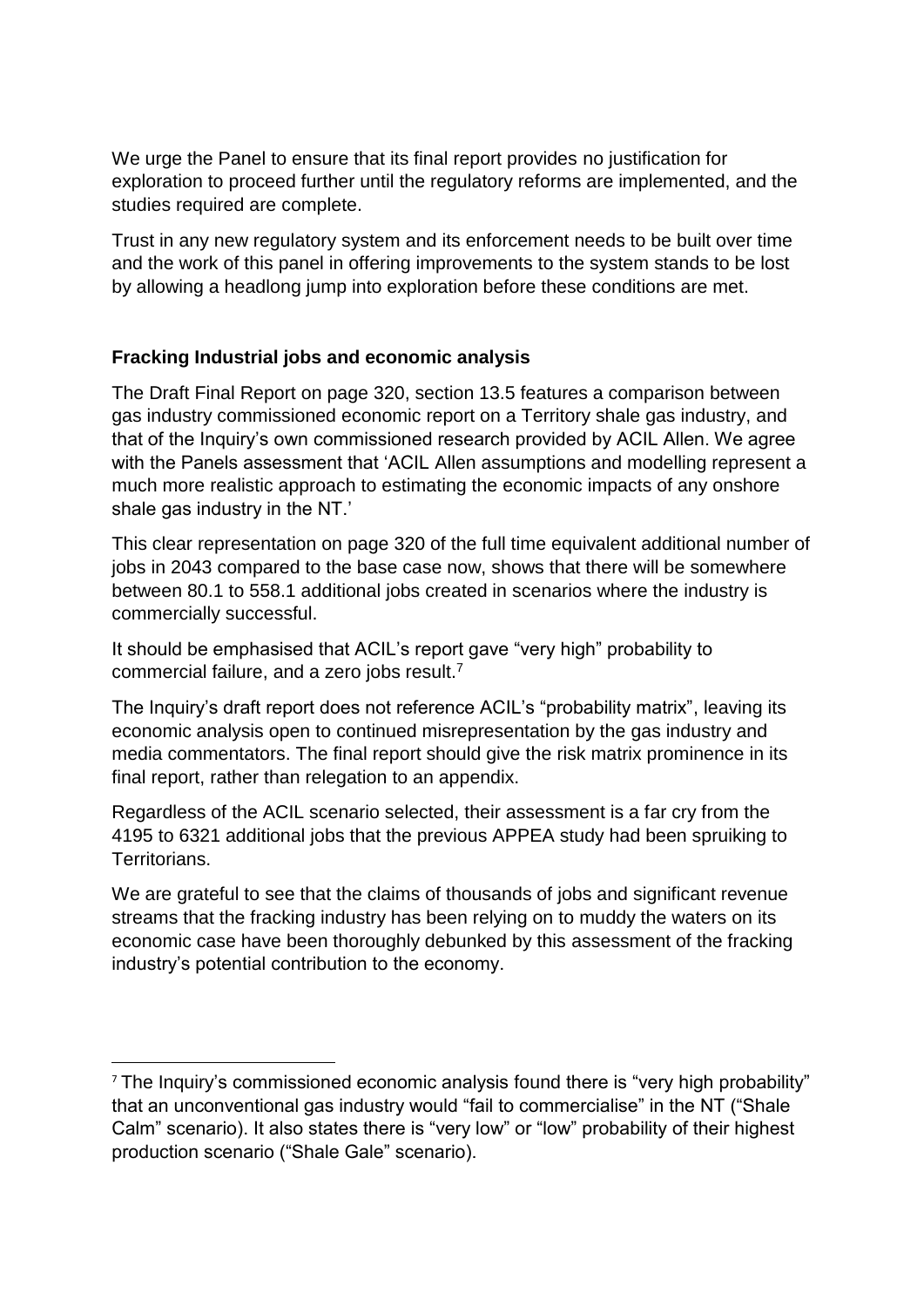Of further consideration is the fact that the fracking industry has a proven track record of job displacement from other sectors. A fact which is only partially analysed in the economic impacts section of the draft final report.

Numerous reports analysing the economic and employment impacts of the development of unconventional gas in Queensland however show agricultural industries were among the hardest hit, with a loss of 1.8 agricultural jobs for every new gas job created. Another study by the CSIRO's GISERA found 'job spillovers into non-mining employment are negligible'<sup>8</sup>

Again, contrary to the promises of infrastructure investment made by the fracking industry in the NT to date, a UQ survey of local stakeholders in gas fields found that every other stakeholder group including landholders, local governments and businesses bar the gas sector found built, financial, social, human and natural capital were left worse off as a result of gas and mining development.<sup>9</sup>

Other sectors including tourism, pastoral and farming and fishing rightly continue to raise their concerns with this Inquiry and the NT Government that the fracking industry poses a risk to employment, existing infrastructure and services and investment in these established, and widely supported industry sectors.

#### **Unacceptable risks to our climate from shale gasfield development in the NT**

The draft final report's conclusions on the level of risk that shale gasfields pose as a driver of climate change remain concerning.

The report concludes that just one gasfield, of approximately 1000 wells in the Beetaloo, would add an additional 5% to Australia's overall national emissions.

This should be enough to raise alarm bells for any government purporting to take seriously the very real and unfolding impacts of climate change.

The draft final report discusses estimated methane emissions of an additional 5% on top of Australia's already dangerously high national emissions as a 'medium risk of low consequence' and does so by comparing it to 0.02% of global emissions.

A 5% increase in Australia's emissions from a single gasfield is a large and unacceptable increase and we disagree with the characterisation of it as having low consequence. Such an increase is completely inconsistent with Australia's carbon budget and our commitments to reduce emissions under the UN Paris climate agreement.

**.** 

<sup>8</sup> Local economic impacts of an unconventional energy boom: the coal seam gas industry in Australia. Report to the Gas Industry Social and Environmental Research Alliance (GISERA). June 2013. CSIRO, Canberra.

<sup>9</sup> Everingham, J, Collins, N, Rodriguez, D, Cavaye, J, Vink, S, Rifkin, W & Baumgartl, T (2013) Energy resources from the food bowl: an uneasy co-existence. Identifying and managing cumulative impacts of mining and agriculture. Project report, CSRM, The University of Queensland: Brisbane.